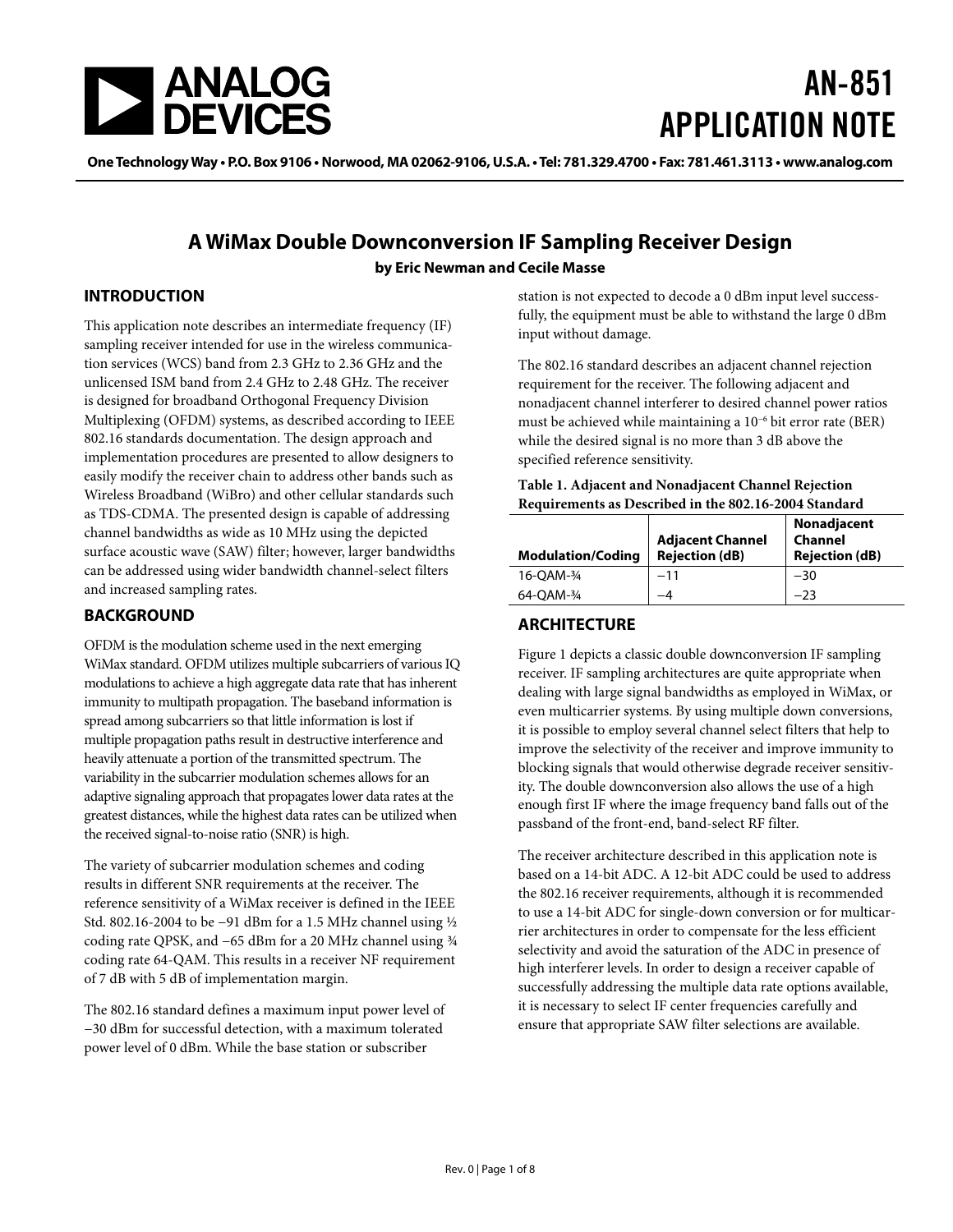<span id="page-1-0"></span>

Figure 1. Double Downconversion IF Sampling Receiver Chain

[Figure 2](#page-1-1) shows the spurious trajectories for a downconverting mixer using low-side LO injection. In order to cover the 2.3 GHz to 2.4 GHz bands while minimizing the number of spurious mixer components that can interfere with the desired signal, inspection of the spurious trajectories indicates that the first IF should be within a range of 210 MHz to 400 MHz. The grey shaded area indicates the fractional bandwidth bounded by  $f_{RF}/f_{LO}$  and  $f_{IF}/f_{LO}$  for a 374 MHz IF using a low-side LO (LO1 = 1926 MHz to 2026 MHz). It is possible to substitute other IF center frequencies, but caution must be taken to ensure that the spurious responses of the first mixer do not cause in-channel interference. For this design, a first IF of 374 MHz is selected. There are several commercially available SAW filters of various bandwidths from Sawtek, as well as other manufacturers, that address this center frequency.

<span id="page-1-2"></span>

<span id="page-1-1"></span>Figure 2. Spurious Trajectories for a Down Converting Mixer Using Low-Side LO Injection (Note that the grey box indicates the fractional bandwidth boundaries for a 374 MHz IF using low-side LO injection for the 2.3 GHz to 2.4 GHz WiBro frequency band.)

.

Next it is necessary to consider the final IF. The second down converting mixer has the benefit of a narrower input bandwidth, typically no more than 20 MHz. This allows several possible second IFs to be considered, with ranges from 10 MHz to 70 MHz and higher IF frequency bands centered at 107 MHz and 140 MHz. A 70 MHz IF is selected in order to avoid higher order LO harmonics that can leak back to the antenna receive port and fall in the desired receive band. Additionally, the 70 MHz IF allows for a wide selection of commonplace SAW filters to be applied, or alternatively, practically lumped element LC passive filters.

After establishing the target IF frequencies it is possible to consider the cascaded performance. [Table 2](#page-1-2) depicts the anticipated dynamic performance of the double downconversion receiver from the output of the band-select filter down to the ADC interface.

| Table 2. Anticipated Dynamic Performance of Receiver |
|------------------------------------------------------|
| Signal Chain depicted in Figure 1                    |

| Gain (dB) | $IIP3$ (dBm) | $NF$ ( $dB$ ) |
|-----------|--------------|---------------|
| 65.5      | $-32.8$      | 2.6           |
| 58.5      | $-26$        | 2.7           |
| 48.5      | $-14.5$      | 3.5           |
| 37        | $-7.7$       | 4.6           |
| 23.5      | $-5.6$       | 9.7           |

06147-002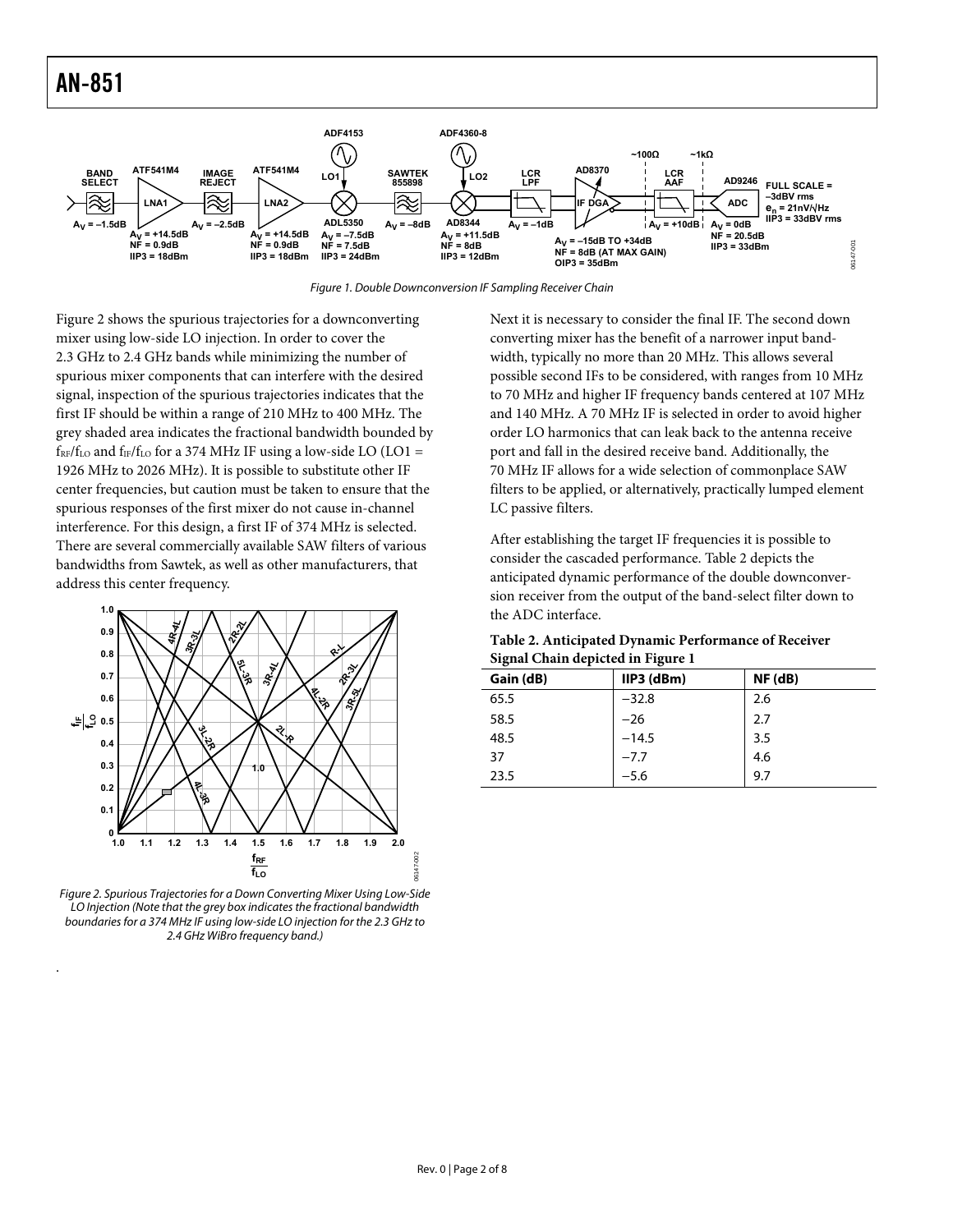### IMPLEMENTATION

The first component in the receiver chain is a band-select filter. Several manufacturers, such as Anatech Electronics, Inc., K & L Microwave Inc., and Digital Communications Inc., provide cavity- and ceramic-based filters that address the WCS and unlicensed ISM frequency bands utilized for 2.3 GHz to 2.5 GHz WiMax deployments. The cavity-based filters are capable of low insertion loss of less than 2 dB with up to 60 dB of stop-band rejection at only 25 MHz offset from the center of the pass band. The lower cost ceramic-based filters offer closer to ~50 dB of stop-band rejection at 150 MHz offsets. The choice of band select filter strongly depends on the image rejection performance of the receiver and the expected magnitude of the interfering signals present in the vicinity of the band of operation. For this demonstration, a Digital Communications Inc. 10-section band-pass cavity filter is selected at a center frequency of 2350 MHz.

The first LNA stage follows the front-end, band-select filter. The insertion loss of the filter and the noise figure of the first stage dominate the overall cascaded sensitivity of the receiver. As a result, it is critical to achieve very low noise figure in the first LNA stage. The ATF541M4 GaAs E-mode pHEMT was selected from Agilent Technologies for its low noise and high OIP3. The circuit implementation for the first and second stage LNAs is presented in Figure 3, along with the measured gain and NF performance in Figure 4.



Figure 3. Basic LNA Implementation Schematic

06147-003



Figure 4. ATF541M4 Gain and NF, Input Return Loss is Measured to be −8 dB with an IIP3 of 18 dBm

In order to help improve the image rejection of the front-end design and to minimize the presented broadband noise to the first mixer, a simple high-pass filter was used between the first and second LNA. The rejection requirement is not very critical considering the first band-select filter provides >60 dB rejection of unwanted signals appearing at the image frequency. Using a 374 MHz IF with low-side LO injection, the fundamental image band is from 1552 MHz to 1652 MHz for a 2.3 GHz to 2.4 GHz input frequency range. A simple 3-pole lumped element filter was designed between the first and second LNA stages. The filter provides better than 20 dB of image band rejection and less than 2.5 dB of insertion loss in the desired pass band. The measured frequency response and circuit implementation is depicted in Figure 5.



Figure 5. Simple Lumped Element Image Reject Filter Implementation and Measured Response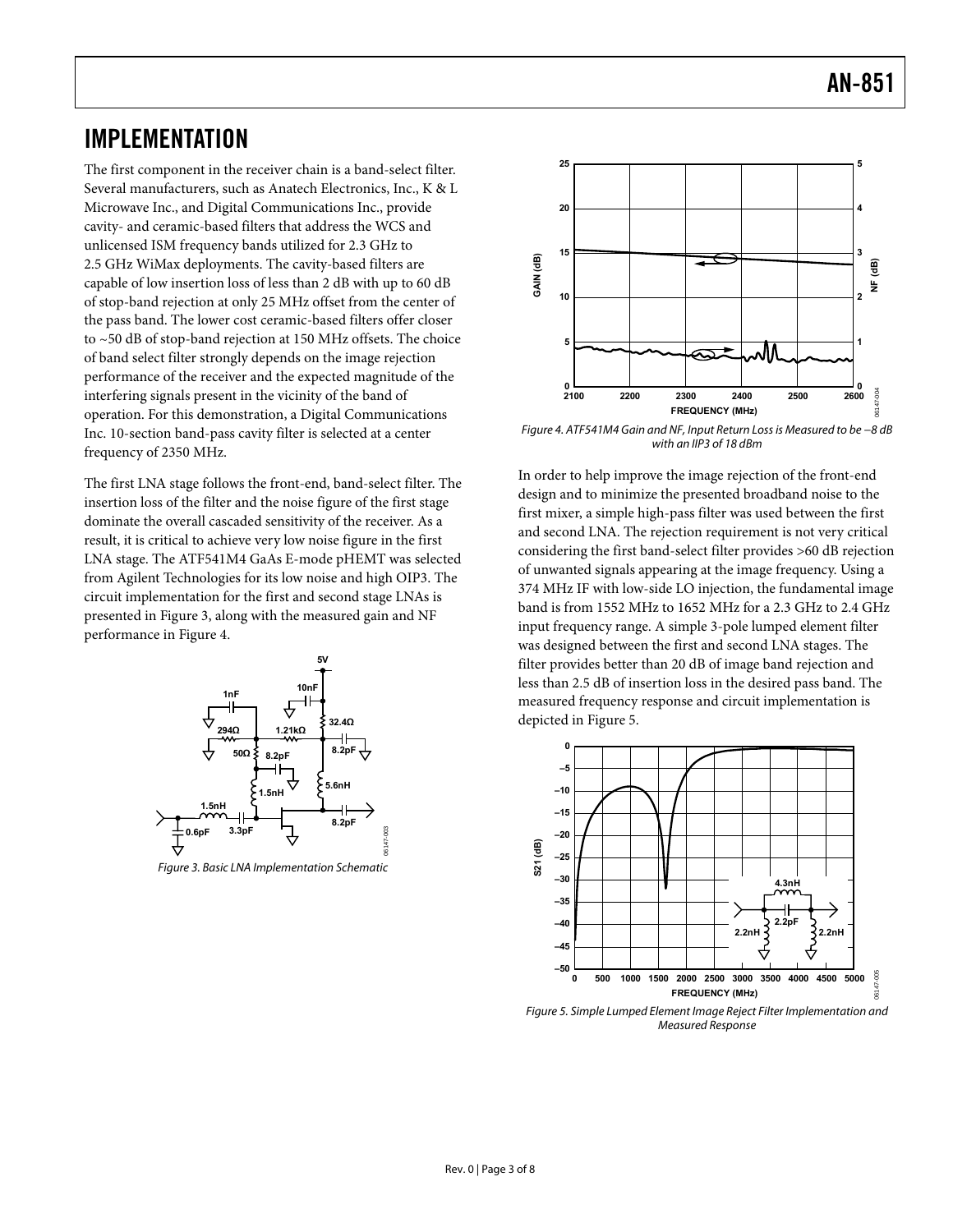<span id="page-3-0"></span>After the second LNA stage, the signal is downconverted to a fixed high IF of 374 MHz using the [ADL5350](http://www.analog.com/en/prod/0%2C2877%2CADL5350%2C00.html) mixer. The [ADL5350](http://www.analog.com/en/prod/0%2C2877%2CADL5350%2C00.html) is a single-ended passive mixer with an onboard LO buffer amplifier. The mixer relies on off-chip filtering networks to isolate the RF and IF ports. The subcircuit depicted in Figure 7 includes the [ADL5350](http://www.analog.com/en/prod/0%2C2877%2CADL5350%2C00.html) mixer, external filter networks, and an external LO buffer to provide sufficient drive into the LOIN pin.

The additional [AD8353](http://www.analog.com/en/prod/0%2C2877%2CAD8353%2C00.html) gain stage is needed to amplify the output power of the PLL/VCO synthesizer circuit to ~4 dBm drive level at the LOIN pin. There is additional filtering applied to the LO input to help reduce harmonic content coming from the LO synthesizer. The filter is a simple 3-pole, low-pass filter constructed using lumped element components. Without the filter the second harmonic of the LO would cause some additional high frequency noise power to be downconverted to the desired IF, degrading the reference sensitivity of the receiver. The measured dynamic performance of the [ADL5350,](http://www.analog.com/en/prod/0%2C2877%2CADL5350%2C00.html) including the external LO buffer and filter networks, is presented in Figure 6. The mixer provides better than 24 dBm input IIP3 with ~8 dB conversion loss and single-sideband NF.



Figure 6. Measured Performance of ADL5350 Mixer

During the downconversion, the phase noise of the PLL is imposed onto each subcarrier of the OFDM modulated signal through convolution. To minimize the impact on the receiver sensitivity level, the first agile PLL for the generation of LO1 is a fractional-N PLL. It is designed with the [ADF4153](http://www.analog.com/en/prod/0%2C2877%2CADF4153%2C00.html) synthesizer. The closed loop bandwidth is about 30 kHz and the estimated phase jitter is 0.3 degrees.



Figure 7. First Mix-Down Stage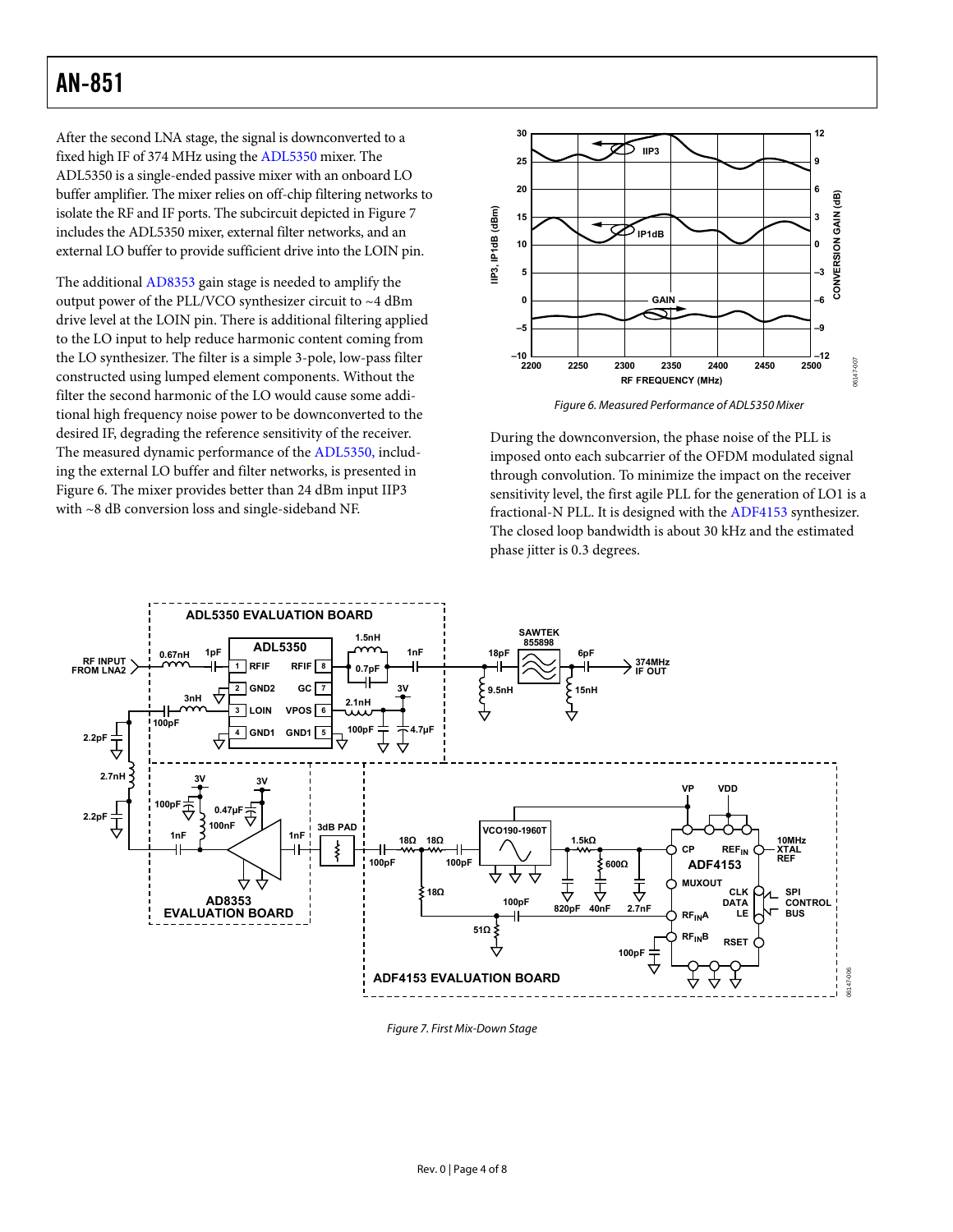The first IF is then passed through a 374 MHz SAW filter for channel selection. The excellent stop-band rejection of the Sawtek 855898 SAW filter allows the receiver to have exceptional selectivity, improving immunity to adjacent interfering signals. The filter is matched to 50  $\Omega$  using the external LC component indicated in [Figure 7](#page-3-0). The filters frequency response characteristic is presented in Figure 8.



The first filtered IF signal is then downconverted to the second IF of 70 MHz using the [AD8344](http://www.analog.com/en/prod/0%2C2877%2CAD8344%2C00.html) active mixer. A low-side LO injection scheme was used to ensure optimal spurious response rejection and to achieve greater gain in the mixer. In general, the [AD8344](http://www.analog.com/en/prod/0%2C2877%2CAD8344%2C00.html) offers slightly higher conversion gain when using a low-side LO. The 304 MHz LO is provided by the [ADF4360-8.](http://www.analog.com/en/prod/0%2C2877%2CADF4360%25252D8%2C00.html) This is an integrated PLL + VCO providing good cost and board space savings over discrete solutions. Two external inductors that are the tank inductors of the on-chip VCO set the center frequency. The differential outputs of the [ADF4360-8](http://www.analog.com/en/prod/0%2C2877%2CADF4360%25252D8%2C00.html) are combined in a balun. Using a 304 MHz LO the [AD8344](http://www.analog.com/en/prod/0%2C2877%2CAD8344%2C00.html) offers a conversion gain of ~11 dB, with 12 dBm IIP3 and 8 dB SSB NF. The 70 MHz output is then passed through a fourth order low-pass filter to help reject LO feedthrough and higher frequency mixer spurii.



Figure 9. The AD8344 Active Mixer Driven by the ADF4360-8 Through an External 1:4 Impedance Ratio Balun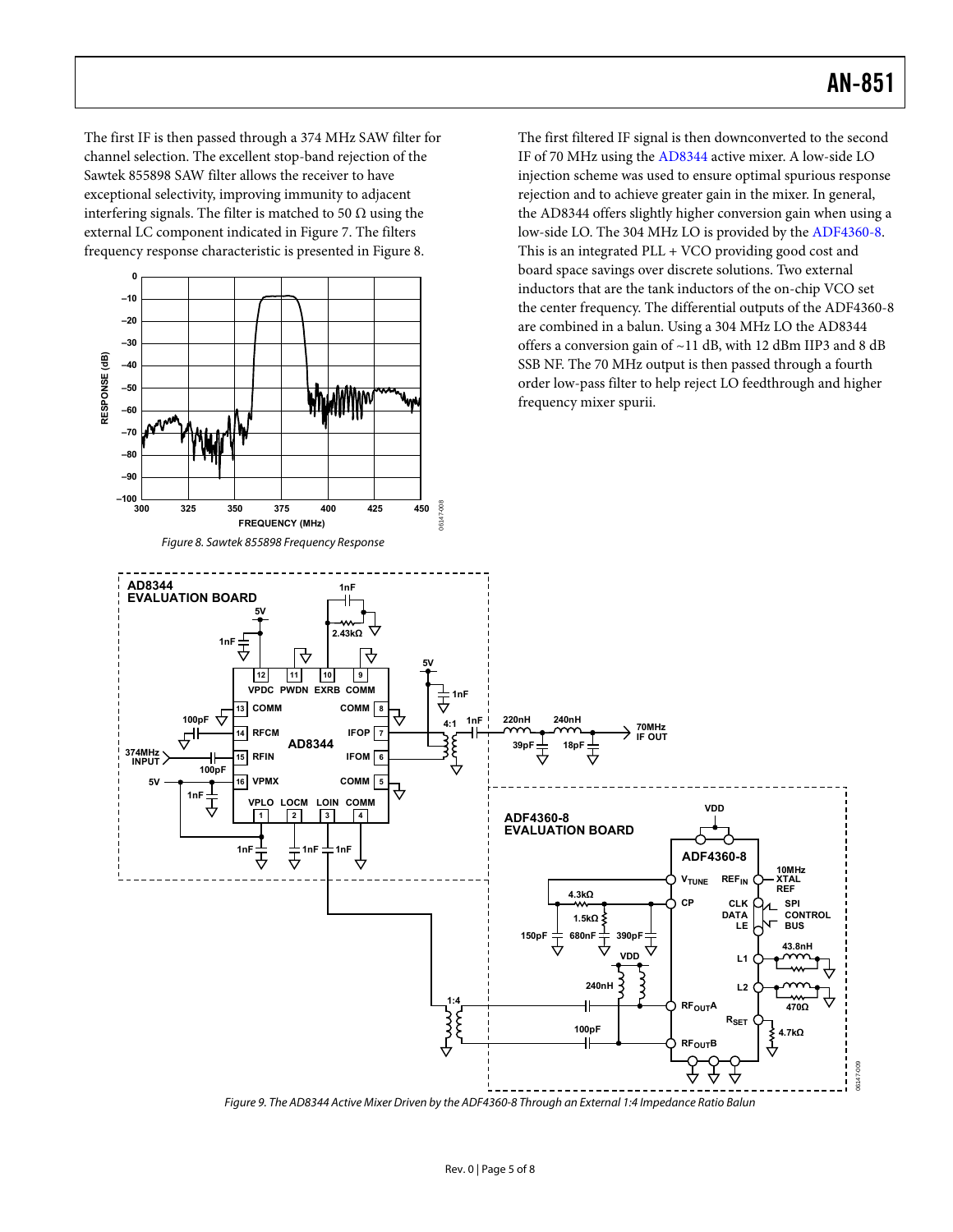The final 70 MHz IF signal is then passed through the [AD8370](http://www.analog.com/en/prod/0%2C2877%2CAD8370%2C00.html) digitally controlled variable gain amplifier before being IF sampled by the [AD9246.](http://www.analog.com/en/prod/0%2C2877%2CAD9246%2C00.html) The [AD8370](http://www.analog.com/en/prod/0%2C2877%2CAD8370%2C00.html) provides a high output IIP3 and greater than 40 dB gain adjustment range. This allows the overall receiver conversion gain to adjust and tailor the cascaded input dynamic range to accommodate widely varying input signal powers.

The selected ADC provides excellent spurious free dynamic range out to greater than 200 MHz IF frequencies while only consuming ~250 mW. The high analog input bandwidth of 650 MHz allows the [AD9246](http://www.analog.com/en/prod/0%2C2877%2CAD9246%2C00.html) to be applied to higher IF frequencies. In this demonstration a 70 MHz IF was selected using an 80 MSPS sampling clock, placing the IF in the second Nyquist zone of the ADC.

In order to prevent degradation of the ADC's sensitivity level it was necessary to employ an anti-aliasing filter. The anti-aliasing filter helps to reject higher frequency spurious signals such as LO leakage from degrading the perceived noise floor of the ADC. Additionally the anti-aliasing filter helps to reject wideband noise generated by the driving amplifier stages that would otherwise alias additional noise into the desired Nyquist band. Elliptical low-pass architecture is selected to help provide better rejection of strong spurious components in the higher Nyquist zones. A resonant parallel tank network is formed by the 72 nH bias inductors in combination with the total presented input capacitance. The resonant tank network helps

to raise the presented loading impedance at the desired IF frequency. The filter network provides an impedance transformation from 100 Ω to 600 Ω and has the effect of stepping up the voltage by ~8 dB. The step-up transformation needs to be accounted for when analyzing the receiver line-up. For more information regarding the design approach used to yield the driver/ADC interface, please refer to AN-827, *A Resonant Approach to Interfacing Amplifiers to Switched-Capacitor ADCs*. The key details of the [AD8370](http://www.analog.com/en/prod/0%2C2877%2CAD8370%2C00.html) and [AD9246](http://www.analog.com/en/prod/0%2C2877%2CAD9246%2C00.html) network interface are captured in Figure 11. The simulated filter response is plotted against the measured response through the ADC in Figure 10.



Figure 10. Simulated and Measured Response of the Anti-Aliasing Filter into the AD9246 ADC



Figure 11. Circuit Interface Between the VGA and ADC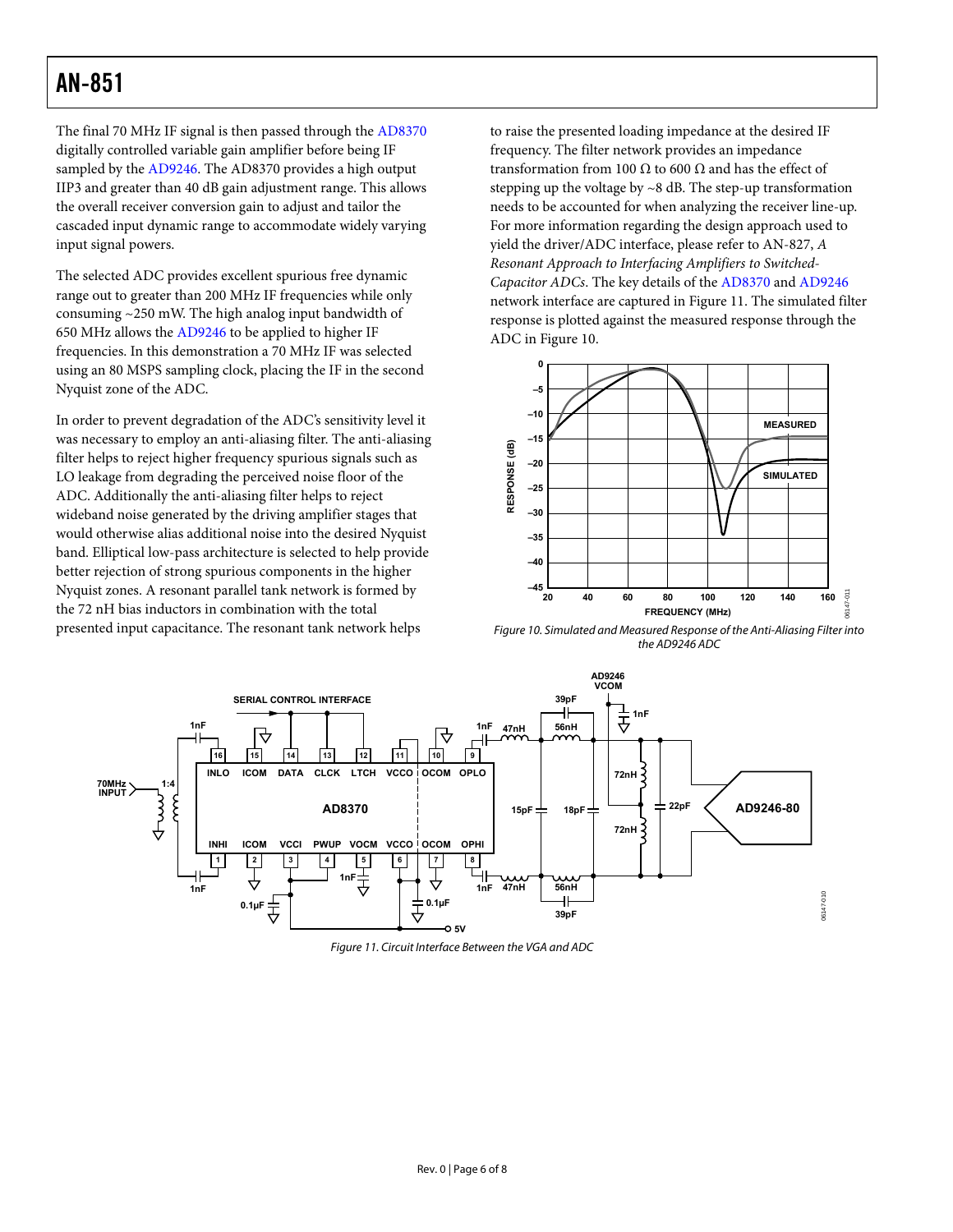# SUMMARY OF COMPLETE RECEIVER PERFORMANCE

While attempting to verify the overall cascaded performance of the full receiver, it is necessary to capture the sampled data from the [AD9246](http://www.analog.com/en/prod/0%2C2877%2CAD9246%2C00.html) ADC using the Analog Devices high speed ADC FIFO USB evaluation kit. The additional first-in-first-out (FIFO) daughtercard serves as a data buffer to allow capture of long data output strings generated by the ADC at the sampling rate. The FIFO can then transmit the captured data to the PC at a lower data rate that can be supported via a standard USB interface. The ADC evaluation hardware is controlled by Analog Devices ADC Analyzer™ software. The ADC Analyzer allows for time domain and frequency domain analysis. The single-tone and two-tone distortion performance is readily captured using ADC Analyzer, and the results are presented in Figure 12 and Figure 13. Note the discontinuity in Figure 13 around 48 dB of signal gain. This is where the [AD8370](http://www.analog.com/en/prod/0%2C2877%2CAD8370%2C00.html) VGA transitions from a low gain mode to a high gain mode. The discontinuity does not result in any notable degradation of the BER performance of the full receiver.





<span id="page-6-0"></span>

Figure 13. Two-Tone IIP3 and Single-Sideband NF for the Full Receiver Cascade Measured vs. Receiver Conversion Gain

Suitable BER test equipment for an 802.16 OFDM waveform was not available at the time of the evaluation. However, error vector magnitude (EVM) analysis allows for a fair estimate of the receiver performance and available dynamic range. In order to perform EVM analysis on OFDM 802.16 test signals it was necessary to use a FIFO card with an extended memory depth of at least 65 kb. This allows capture of a complete RF burst.

The captured integer vectors range from 0 to 65,536  $(2^{16})$  with a midscale value of 32,768. Note that the [AD9246](http://www.analog.com/en/prod/0%2C2877%2CAD9246%2C00.html) is a 14-bit ADC, and that the data output words are 16-bit representation. The captured integer vectors were post-processed in the Advanced Design System (ADS) 2006A from Agilent. The ADS program divides the 16-bit represented IF vector by four to yield a  $2<sup>14</sup>$  integer representation. The vector is then shifted and scaled in magnitude to yield a zero-mean value waveform with  $±1$  V peak magnitude. The signal is then demodulated using an ideal IQ demodulator. The IQ vectors are then decimated in time to yield baseband vectors at ¼ the original sampling rate.

The processed IQ vectors are then fed into the 89600 Vector Signal Analyzer software from Agilent to reveal the EVM performance. The measured EVM performance vs. input power is depicted in [Figure 14](#page-6-0) for a 64-QAM OFDM signal with a 10 MHz modulation bandwidth and ¾ coding rate. The EVM is plotted with and without the [ADF4153](http://www.analog.com/en/prod/0%2C2877%2CADF4153%2C00.html) and [ADF4360](http://www.analog.com/en/Search/productSearch.asp?queryText=ADF4360&la=English&reqPg=1) PLLs to provide a comparison of the performance degradation due to phase noise.



Figure 14. EVM Performance Measured Through the Full Receiver for 64-QAM ¾ Rate Coding, 10 MHz OFDM Signaling